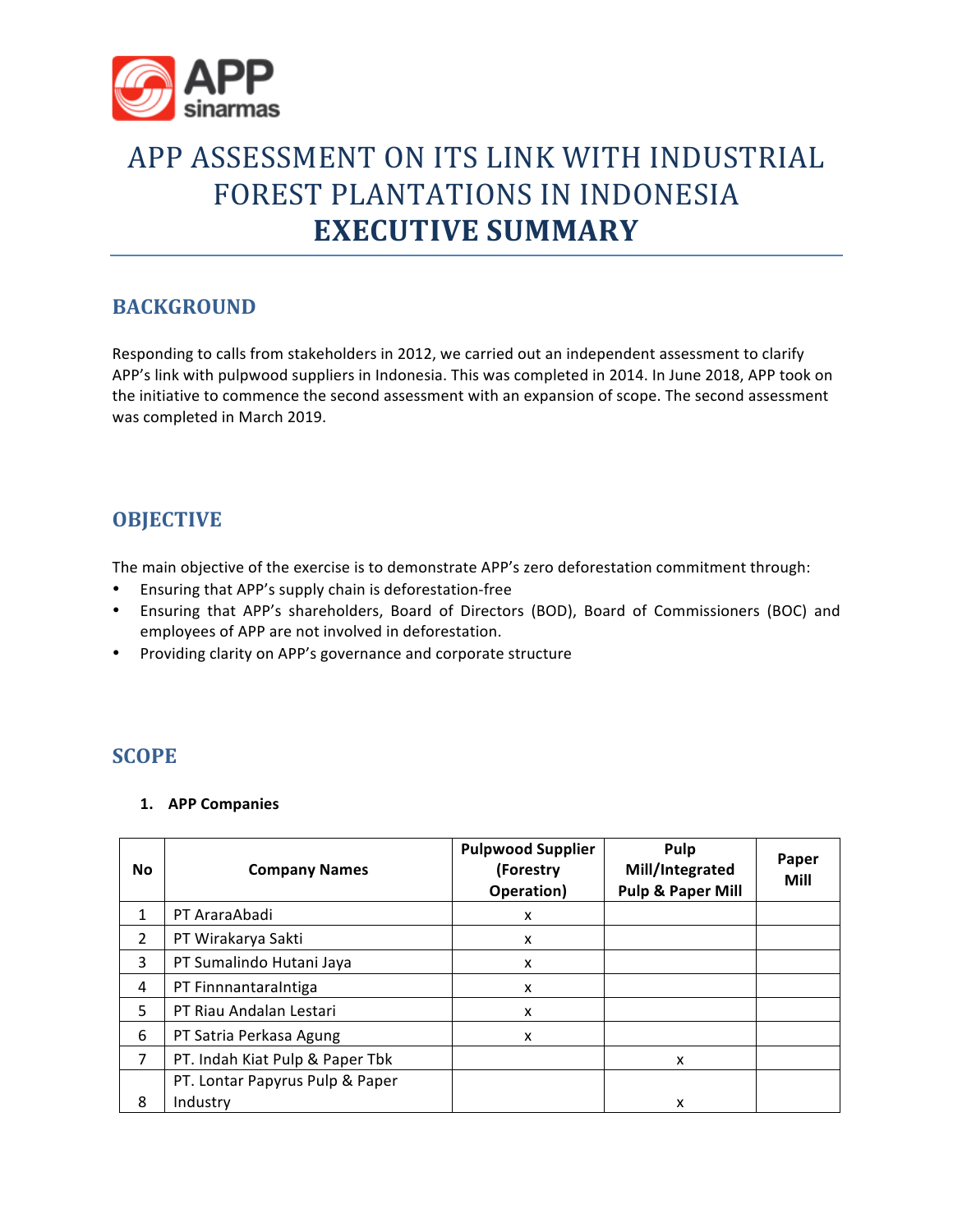

| q  | PT. OKI Pulp & Paper Mills          | v |  |
|----|-------------------------------------|---|--|
| 10 | PT. PabrikKertas Tjiwi Kimia Tbk    |   |  |
| 11 | PT. Pindo Deli Pulp and Paper Mills |   |  |
| 12 | PT. Ekamas Fortuna                  |   |  |
| 13 | PT. The Univenus                    |   |  |

2. The Association of Indonesia Forest Concession Holders (AsosiasiPengusahaHutan Indonesia(APHI), http://www.rimbawan.com/daftar-anggota-aphi/) website statesthat there are 192 plantation companies (HTIs) across 23 provinces in Indonesia (valid for the period of  $2016 -$ 2021).

However, as of July 2018,only 188 HTIs were listed on the website, hence these 188 HTIsare referenced as the basis for this exercise.

# **METHODOLOGY**

To ensure that the exercise is robust, there were two approaches applied simultaneously:

 $\triangleright$  Approach 1: To identify links between APP and other plantation companies in Indonesia through shareholding, key management and employment

The approach is applied to all APP companies through the following:

- 1.1 A comparison was conducted between the shareholders, BOD and BOC of the HTI companies listed on the APHI website against the list of employees and shareholders of APPcompanies.
- 1.2 Identification of conflict of interestthrough the e-Kinship program, which is an internal mechanism within APP to allow the employees to declare any potential conflict of interest to the company. This is including, but not limited to any family relations with APP's competitors or suppliers and/or ownership or involvement in other businesses similar to APP's line of business.

#### Ø **Approach 2: Determination of links through financial transaction**

All APP companies that either supply or purchase pulpwood with forestry operations and pulp or integrated pulp & paper mills, were assessed throughidentification of significant financial transactions between APP companies againstthe 188 HTI companies from the APHI website.

- $\triangleright$  The relationships of Plantation Companies to APP Companies are categorized into:
	- 1. Partners: Plantation Companies where APP Companies have Significant Influence<sup>\*</sup>
	- 2. **Third Party Suppliers:** Plantation Companies where APP Companies do not have Significant Influence\*
	- 3. No Existing Relationship: Plantation Companies that have neither transactions nor any agreement with APP Companies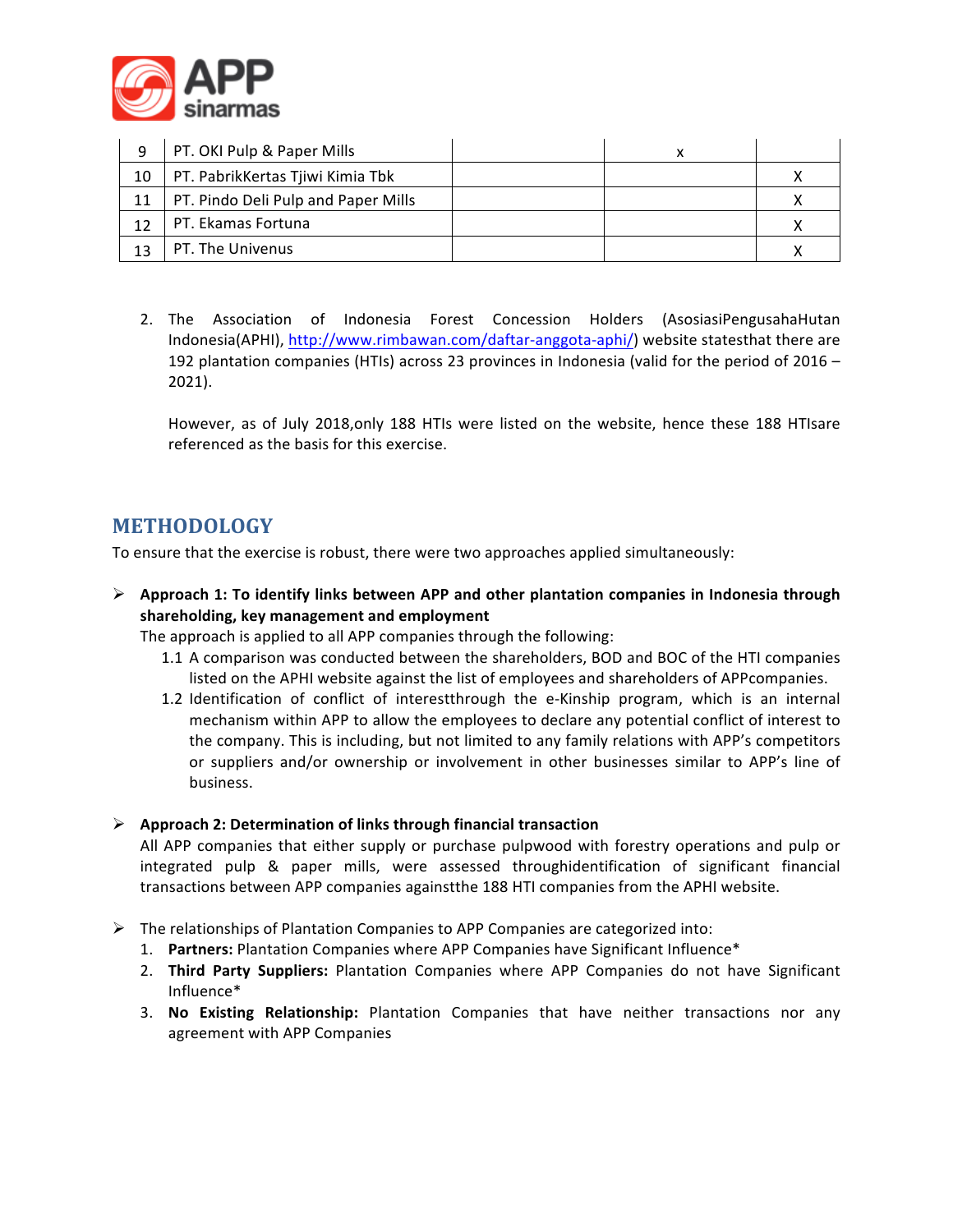

\*Significant Influence means that any of the following relationships exist with the APP Companies in relation to wood supply:

- a. Long-term supply relationships for purchasing or selling wood
- b. Outstanding balance of advance payment related to wood transactions
- c. Non-economic supply of fixed assets in the location of Plantation Companies (for individual asset amount greater than Rp 500 million)
- d. Supply of services related to wood transactions (greater than Rp 500 million)
- e. Unusual trading relationships related to wood transactions
- f. Same shareholder(s)
- g. Same key management personnel, i.e., Board of Directors (BOD) and Board of Commissioners (BOC)

#### $\triangleright$  These exercises involved the following parties:

- 1. One of the Big Four, the identity of this institution will not be made public due to a nondisclosure agreement, obtained sampling data based on Approach 1 & 2 for verification and testing purposes. The final report containing factual findings will be presented to APP for its follow up actions, if any.
- 2. Earthworm Foundation (EF, previously known as The Forest Trust)provided oversight during the data collection and subsequently cross references the data by conducting a deforestation trace when links were found between APP and other HTI companies in Indonesia. EF also provided recommendationson how to further improve the transparency on APP's corporate structures, how to maintain deforestation free supply chain and strengthen the no deforestation commitment implementation.
- $\triangleright$  The standard and definition of the assessment in this context refers to the Agreed Upon Procedure (AUP) as stated in International Standard on Related Services 4400 issued by The Indonesian Institute of Certified Public Accountant (adopted from International Federation of Accountants).

#### **RESULTS**

#### **1. Database**

Of the 192 member companies of APHI website, only 188 companies are listed as HTI. However, information on 19 Companies was not available in the Ditjen AHU (Direktorat Jenderal Administrasi Hukum Umum/Directorate General of Law Administration) website, www.ahu.go.id.Meanwhile, 1 company was identified as APP's competitor. Therefore, the Database for Plantation Companies in Indonesia is based on the 168 companies.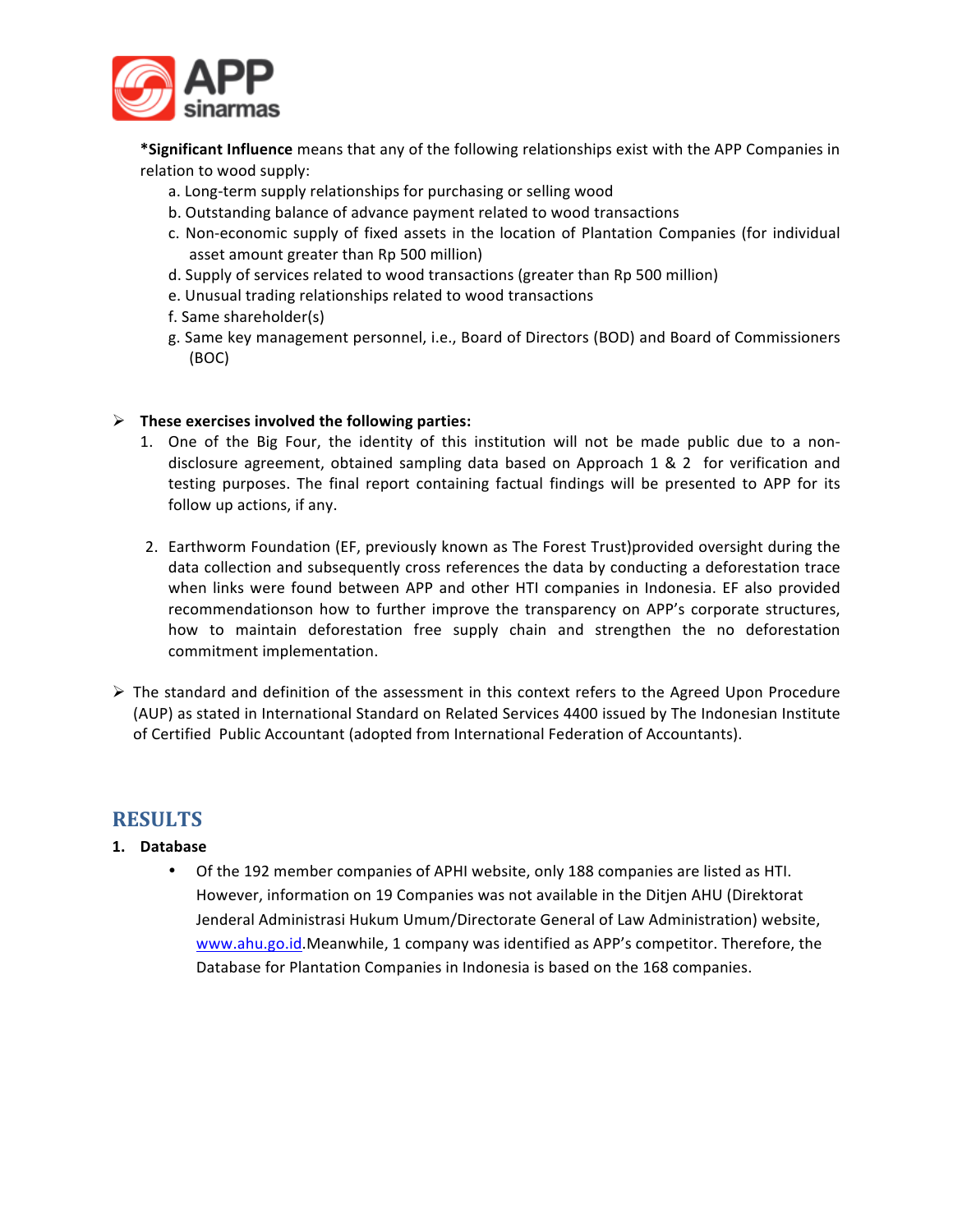

| <b>Description</b>            | <b>Total</b><br><b>Companies</b> | <b>Remarks</b> |
|-------------------------------|----------------------------------|----------------|
| Members of APHI               | 192                              |                |
| List of HTI Companies in APHI | 188                              |                |
| No information in AHU website | 19                               | out of scope   |
| <b>APP Competitor</b>         |                                  | out of scope   |
| Total workable companies      | 168                              |                |

# **Category of Partnership**

#### **PARTNERS**

### **Plantation Companies**

| <b>No</b>     | <b>Name</b>                | <b>Relations</b>   | <b>No</b> | <b>Name</b>                                 | <b>Relations</b>                                                                      |
|---------------|----------------------------|--------------------|-----------|---------------------------------------------|---------------------------------------------------------------------------------------|
| 1             | PT Acacia Andalan Utama    | Long term supplier | 15        | PT Mutiara Sabuk Khatulistiwa               | Long term supplier                                                                    |
| $\mathcal{P}$ | PT Asia Tani Persada       | Long term supplier | 16        | PT Perawang Sukses Perkasa<br>Industri      | Long term supplier                                                                    |
| 3             | PT Balai Kayang Mandiri    | Long term supplier | 17        | <b>PT Putra Riau Perkasa</b>                | <b>Significant outstanding balance</b><br>of other receivable (for carbon<br>project) |
| 4             | PT Bina Daya Bentala       | Long term supplier | 18        | PT Riau Indo Agropalma                      | Long term supplier                                                                    |
| 5.            | PT Bina Duta Laksana       | Long term supplier | 19        | PT Rimba Hutani Mas                         | Long term supplier                                                                    |
| 6             | PT Bukit Batu Hutani Alam  | Long term supplier | 20        | PT Rimba Mandau Lestari                     | Long term supplier                                                                    |
|               | PT Bumi Andalas Permai     | Long term supplier | 21        | PT Ruas Utama Jaya                          | Long term supplier                                                                    |
| 8             | PT Bumi Mekar Hijau        | Long term supplier | 22        | PT Sebangun Bumi Andalas Wood<br>Industries | Long term supplier                                                                    |
| 9             | PT Bumi Persada Permai     | Long term supplier | 23        | PT Sekato Pratama Makmur                    | Long term supplier                                                                    |
| 10            | PT Daya Tani Kalbar        | Long term supplier | 24        | PT Sumber Hijau Permai                      | Long term supplier                                                                    |
| 11            | PT Kalimantan Subur Permai | Long term supplier | 25        | PT Suntara Gajapati                         | Long term supplier                                                                    |
| 12            | PT Kelawit Hutani Lestari  | Long term supplier | 26        | PT Surya Hutani Jaya                        | Long term supplier                                                                    |
| 13            | PT Kelawit Wanalestari     | Long term supplier | 27        | PT Tebo Multi Agro                          | Long term supplier                                                                    |
|               | 14 PT Mitra Hutani Jaya    | Long term supplier | 28        | PT Tri Pupajaya                             | Long term supplier                                                                    |

### **Community Forest**

| <b>No</b>      | <b>Name</b>             | <b>Relation</b>                                        |
|----------------|-------------------------|--------------------------------------------------------|
| 1              | KTH Indah Hawa          | Long term supply through<br>conflict resolution scheme |
| $\overline{2}$ | KTH Jabung Jaya Bersama | Long term supplier                                     |
| ξ              | <b>KTH Lubuk Jambi</b>  | Long term supplier                                     |
| 4              | KTH Wana Kapuas Lestari | Long term supply (but no<br>longer supply in 2018)     |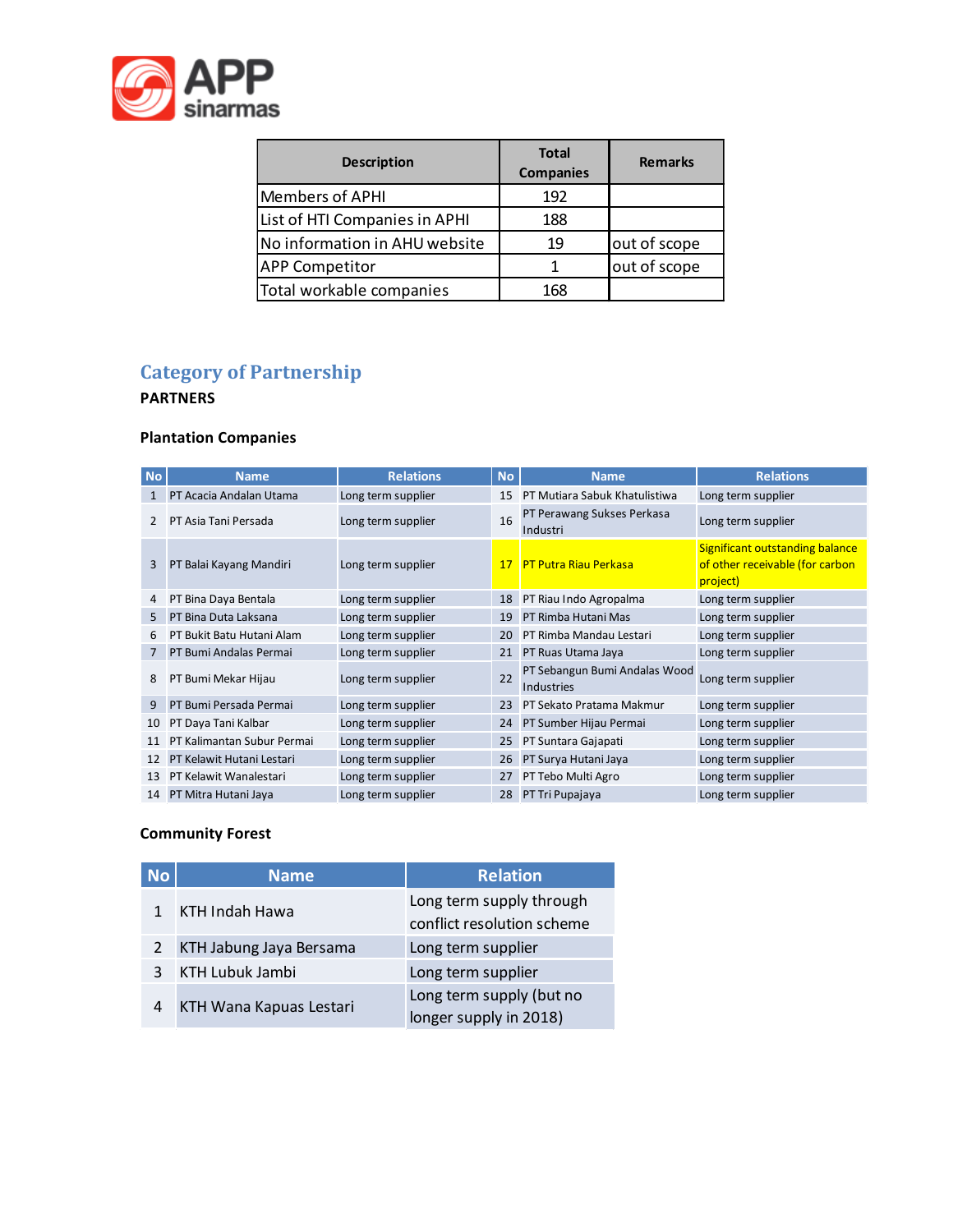

#### **Trader & Chip Mill**

| <b>No</b> | <b>Name</b>                 | <b>Relation</b>             |  |
|-----------|-----------------------------|-----------------------------|--|
| 1         | PT Dexter Timber Perkasa    | Trader, sources from PT     |  |
|           | Indonesia                   | Suntara Gajapati            |  |
| 2         | PT Sarana Bina Semesta Alam | Chip mill, sources from the |  |
|           |                             | folowing:                   |  |
|           |                             | PT Acacia Andalan Utama     |  |
|           |                             | PT Surya Hutani Jaya        |  |
|           |                             | PT Sumalindo Hutani Jaya    |  |
|           |                             | PT Kelawit Hutani Lestari   |  |
|           |                             | PT Kelawit Wanalestari      |  |

#### **THIRD PARTY SUPPLIERS**

| Nο | <b>Name</b>             |  |  |
|----|-------------------------|--|--|
|    | PT Fajar Surya Swadaya  |  |  |
|    | PT Wanakasita Nusantara |  |  |

#### **Explanation on PT Fajar Surya Swadaya**

- A trial shipment of logs occurred after PT Fajar Surya Swadaya (FSS) passed the SERA desktop assessment, before the SERA onsite assessments were completed.
- After further field verification, APP together with EF found there were forest conversion in FSS' concession area.
- APP found that areas defined by FSS as non HCS were actually HCS areas.
- The final report categorized FSS as significant risk not aligned with APP's commitment.
- Therefore, the woods delivered were flagged and quarantined in IKPP's log yard.
- Detail explanation can be found in APP's Public Announcement in FCP Monitoring Dashboard

(http://www.fcpmonitoring.com/Pages/updatecontent\_details.aspx?nid=200082)

• The Accounting Firm noted there is no long time supply agreement between IKPP and FSS.

#### **Explanation on PT Wanakasita Nusantara**

• An external stakeholder (NGO) raised an issue on the possible link between PT Wanakasita Nusantara (WN) and PT Agronusa Alam Sejahtera (AAS).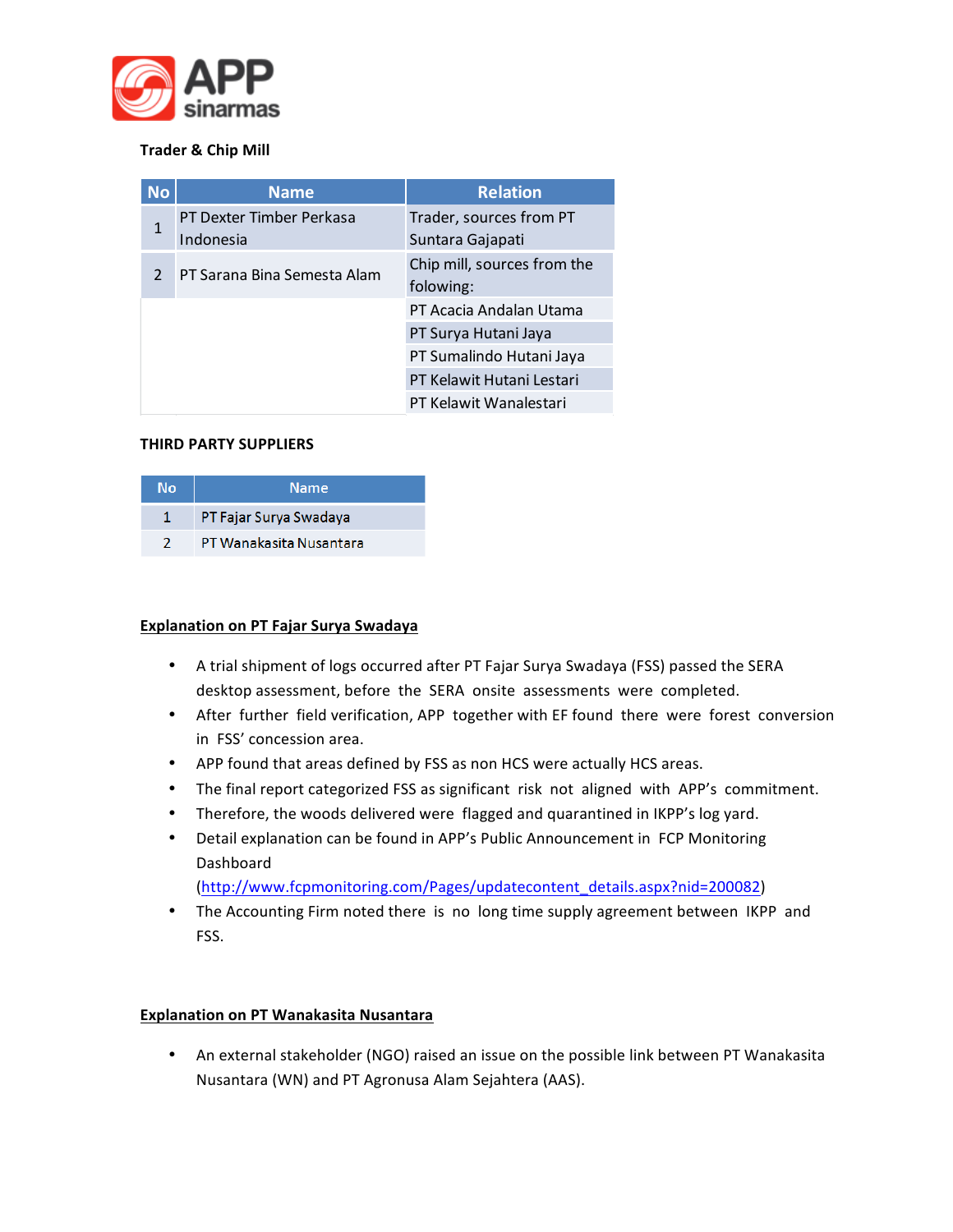

- APP ran a legality check by downloading the Article of Association of both companies in the Ditjen AHU (Direktorat Jenderal Administrasi Hukum Umum/Directorate General of Law Administration) website, www.ahu.go.id.
- The results showed that one of the shareholders of WN is also a shareholder in AAS.
- AAS was still involved in natural forest conversion, therefore APP terminated relationship with WN who were found to have a link with AAS.

#### 2. Companies with no existing relationship

Other than the companies listed above, the other companies out of the 168 are identified as having no relations to APP. The following are the samples of those companies, with the ones highlighted in red being the companies that were questioned by the stakeholders during 2017-2018.

| <b>No</b> | <b>Name</b>                      | <b>No</b> | <b>Name</b>                     |             | <b>No</b> | <b>Name</b>                   |                                |
|-----------|----------------------------------|-----------|---------------------------------|-------------|-----------|-------------------------------|--------------------------------|
| 1.        | PT Acehnusa Indrapuri            | 30.       | <b>PT Hutan Kusuma</b>          |             | 93.       | <b>PT Rimba Timur Sentosa</b> |                                |
| 2.        | <b>PT Adindo Hutani Lestari</b>  | 31.       | PT Hutan Mahligai               |             |           | 94.                           | PT Rimba Wawasan Permai        |
| 3.        | PT Agrindo Persada Lestari       | 32.       | <b>PT Hutan Rindang Banua</b>   |             |           | 95.                           | PT Sari Hijau Mutiara          |
| 4.        | PT Agronusa Alam Sejahtera       | <b>No</b> |                                 | <b>Name</b> |           | 96.                           | PT Selaras Abadi Utama         |
| 5.        | <b>PT Alam Lestari Nusantara</b> |           |                                 |             |           | 97.                           | <b>PT Selaras Inti Semesta</b> |
| 6.        | PT Alfa Borneo Hutan Lestari     | 59.       | PT Mayawana Persada             |             |           | 98.                           | PT Sendawar Adhi Karya         |
| 7.        | PT Arangan Hutani Lestari        | 60.       | PT Menggala Rambu Utama         |             |           | 99.                           | PT Sentosa Bahagia Bersama     |
| 8.        | PT Aya Yayang Indonesia          | 61.       | <b>PT Meranti Laksana</b>       |             |           | 100.                          | PT Seraya Sumber Lestari       |
| 9.        | <b>PT Bangun Rimba Sejahtera</b> | 62.       | <b>PT Meranti Lestari</b>       |             | 101.      | PT Siak Pakan Raya            |                                |
| 10.       | <b>PT Belantara Persada</b>      | 63.       | <b>PT Meranti Sembada</b>       |             | 102.      | PT Silva Inhutani Lampung     |                                |
| 11.       | <b>PT Belantara Pusaka</b>       | 64.       | PT Mitra Jaya Nusaindah         |             | 103<      | PT Silva Rimba Lestari        |                                |
| 12.       | <b>PT Belantara Subur</b>        | 65.       | <b>PT Mitra Kembang Selaras</b> |             |           |                               |                                |
| 13.       | <b>PT Berkat Hutan Pusaka</b>    | 66.       | PT Mitra Taninusa Sejati        |             |           |                               |                                |
| 14.       | PT Bhineka Wana                  | 67.       | PT Muara Sungai Landak          |             |           |                               |                                |
| 15.       | <b>PT Boma Plantation</b>        |           |                                 | 47.         |           | PT Kirana Chatulistiwa        |                                |
| 16.       | <b>PT Buana Megatama Jaya</b>    |           |                                 | 48.         |           | PT Kodeco Timber              |                                |
|           |                                  |           |                                 | 49.         |           | PT Korintiga Hutani           |                                |
|           |                                  |           |                                 | 50.         |           |                               | PT Kusuma Ferkasa wana         |

#### **PT Bangun Rimba Sejahtera (BRS)**

Through several media reports, it was implied that that APP deliberately kept concessions off the radar screen for the purposes of flouting our FCP commitments.It is insinuated that APP "plans" to flout our commitment to obtain Free, Prior and Informed Consent (FPIC) from local communities. 

 $51.$ 

PT Kusuma Puspawana

We had carried out an evaluation of the supplier and understand that BRS has yet to commence land preparation or planting activity. It is still in the process of engaging the community to obtain FPIC. Approval for BRS was consequently put on hold subject to their FPIC process completion.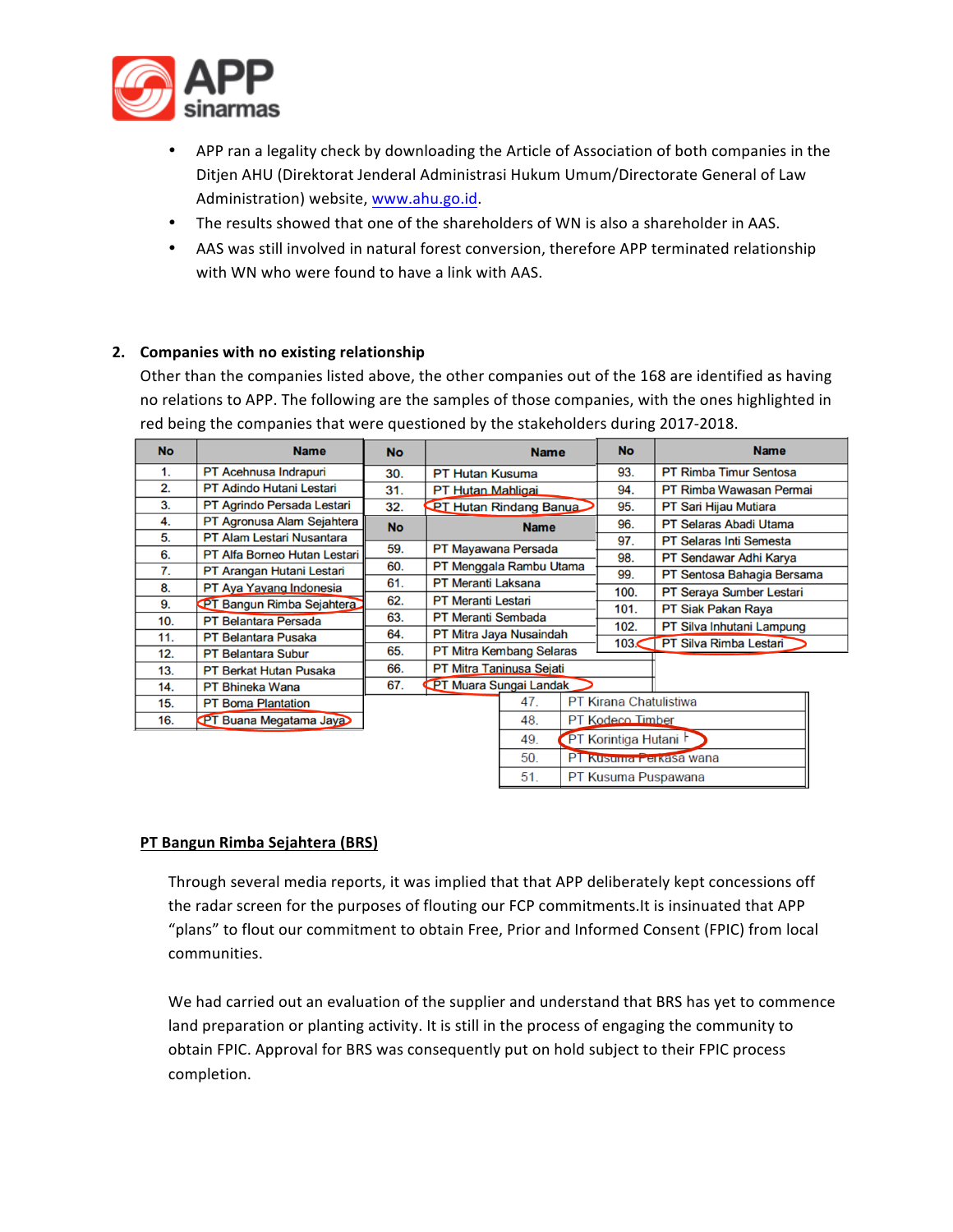

#### **PT Muara Sungai Landak (MSL)**

It is insinuated that MSL is indirectly enabling APP to violate our zero-deforestation pledge. We conducted an investigation and found that three of MSL's shareholders had relationships with APP. Two were ex-employees of APP who left in October 2015 and November 2015 and one was a current employee who had not declared his shareholdings and position within MSL.

This constituted a violation of APP's Code of Conduct as it presented a direct conflict of interest. The employee was terminated with immediate effect. APP never received any pulpwood from this company.

#### **PT Hutan Rindang Banua (HRB)**

The Company is under the Golden Energy Resources (GEAR), and accused of deforestation practices. HRB is not supplying wood to APP, and their response to the allegation can be seen through their website at: http://www.gear.com.sg/csr

#### **PT Buana Megatama Jaya (BMJ)**

Stakeholders' concern through the report released by the Anti Mafia Coalition is that BMJ have the same shareholder with some of APP Partners.

BMJ applied to be APP pulpwood suppliers in 2018 and undergone the SERA process on March 2018. They passed the requirement but there is no commercial agreement signed as per end of 2018.

#### **PT Silva Rimba Lestari (SRL)**

An NGO report titled "APP and APRIL violate zero-deforestation policies with wood purchases from Djarum Group concessions in East Kalimantan" raises the concern around wood supply of PT Sarana Bina Semesta Alam (PT SBSA), which is alleged to have acquired fibre supply from SRL.

Through the assessment, it is confirmed that there is no wood supply from SRL to APP. Based on our clarification to PT SBSA, they did purchased wood from SRL which was used for infrastructure purposes.